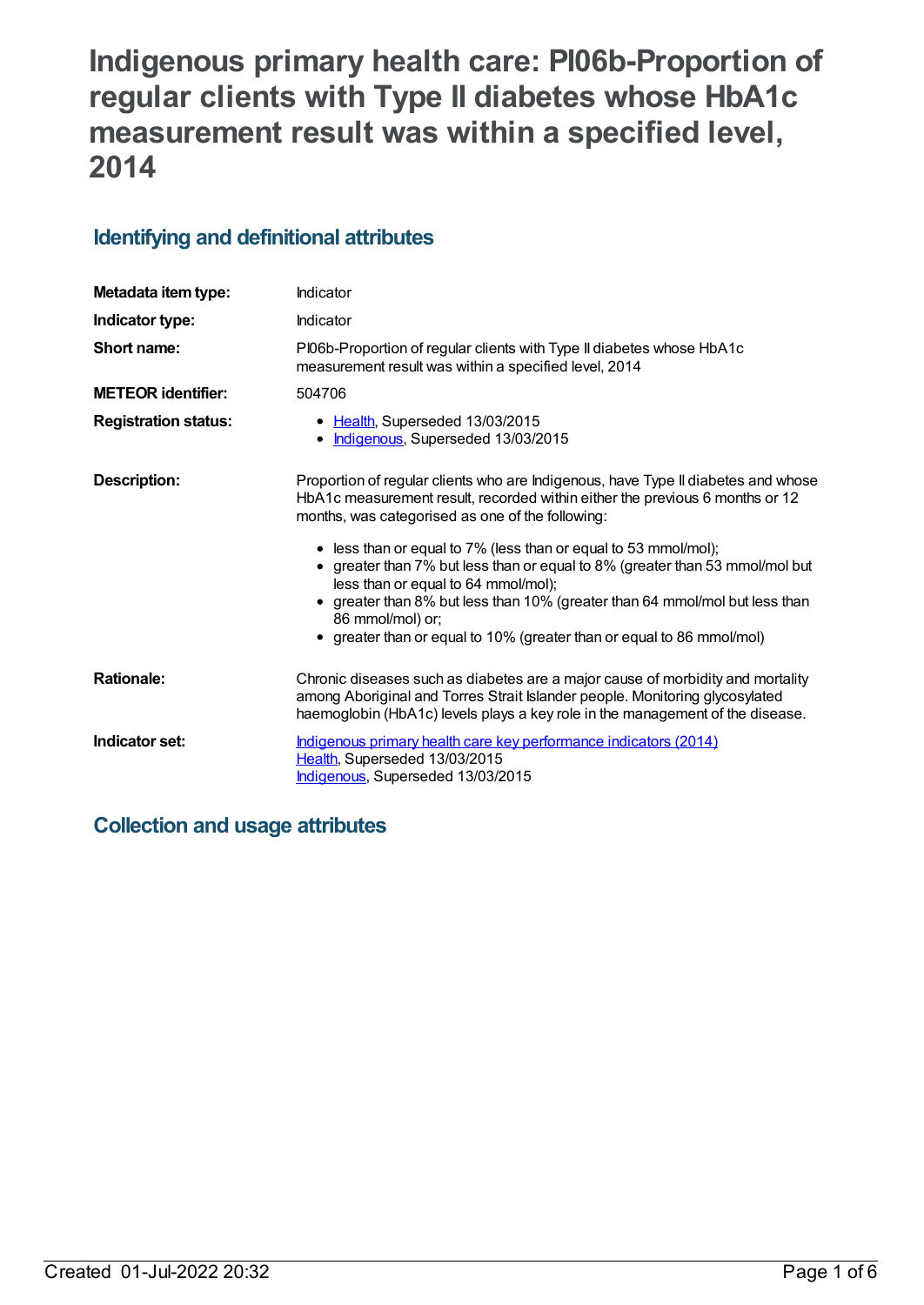| <b>Computation description:</b> | Proportion of regular clients who are Indigenous, have Type II diabetes and whose<br>HbA1c measurement result, recorded within either the previous 6 months or 12<br>months, was categorised as one of the following:                                                                                                                                              |
|---------------------------------|--------------------------------------------------------------------------------------------------------------------------------------------------------------------------------------------------------------------------------------------------------------------------------------------------------------------------------------------------------------------|
|                                 | • less than or equal to 7% (less than or equal to 53 mmol/mol);<br>• greater than 7% but less than or equal to 8% (greater than 53 mmol/mol but<br>less than or equal to 64 mmol/mol);<br>• greater than 8% but less than 10% (greater than 64 mmol/mol but less than<br>86 mmol/mol) or;<br>• greater than or equal to 10% (greater than or equal to 86 mmol/mol) |
|                                 | 'Regular client' refers to a client of an OATSIH-funded primary health care service<br>(that is required to report against the Indigenous primary health care key<br>performance indicators) who has an active medical record; that is, a client who has<br>attended the OATSIH-funded primary health care service at least 3 times in 2<br>years.                 |
|                                 | HbA1c: glycosylated haemoglobin.                                                                                                                                                                                                                                                                                                                                   |
|                                 | Exclude Type I diabetes, secondary diabetes, gestational diabetes mellitus (GDM),<br>previous GDM, impaired fasting glucose, impaired glucose tolerance.                                                                                                                                                                                                           |
|                                 | Presented as a percentage.                                                                                                                                                                                                                                                                                                                                         |
|                                 | Calculated separately for each HbA1c range, for each time period.                                                                                                                                                                                                                                                                                                  |
|                                 | Include only the most recent HbA1c measurement from each time period.                                                                                                                                                                                                                                                                                              |
|                                 | If the client has had their HbA1C measured more than once in the relevant period,<br>only the most recently recorded result is included in this calculation.                                                                                                                                                                                                       |
| <b>Computation:</b>             | (Numerator + Denominator) x 100                                                                                                                                                                                                                                                                                                                                    |
| Numerator:                      | Calculation A: Number of regular clients who are Indigenous, have Type II diabetes<br>and whose HbA1c measurement result, recorded in the previous 6 months, was<br>less than or equal to 7% (less than or equal to 53 mmol/mol).                                                                                                                                  |
|                                 | Calculation B: Number of regular clients who are Indigenous, have Type II diabetes<br>and whose HbA1c measurement result, recorded in the previous 6 months, was<br>greater than 7% but less than or equal to 8% (greater than 53 mmol/mol but less<br>than or equal to 64 mmol/mol).                                                                              |
|                                 | Calculation C: Number of regular clients who are Indigenous, have Type II diabetes<br>and whose HbA1c measurement result, recorded in the previous 6 months, was<br>greater than 8% but less than 10% (greater than 64 mmol/mol but less than 86<br>mmol/mol).                                                                                                     |
|                                 | Calculation D: Number of regular clients who are Indigenous, have Type II diabetes<br>and whose HbA1c measurement result, recorded in the previous 6 months, was<br>greater than or equal to 10% (greater than or equal to 86 mmol/mol).                                                                                                                           |
|                                 | Calculation E: Number of regular clients who are Indigenous, have Type II diabetes<br>and whose HbA1c measurement result, recorded in the previous 12 months, was<br>less than or equal to 7% (less than or equal to 53 mmol/mol).                                                                                                                                 |
|                                 | Calculation F: Number of regular clients who are Indigenous, have Type II diabetes<br>and whose HbA1c measurement result, recorded in the previous 12 months, was<br>greater than 7% but less than or equal to 8% (greater than 53 mmol/mol but less<br>than or equal to 64 mmol/mol).                                                                             |
|                                 | Calculation G: Number of regular clients who are Indigenous, have Type II diabetes<br>and whose HbA1c measurement result, recorded in the previous 12 months, was<br>greater than 8% but less than 10% (greater than 64 mmol/mol but less than 86<br>mmol/mol).                                                                                                    |
|                                 | Calculation H: Number of regular clients who are Indigenous, have Type II diabetes<br>and whose HbA1c measurement result, recorded in the previous 12 months, was<br>greater than or equal to 10% (greater than or equal to 86 mmol/mol).                                                                                                                          |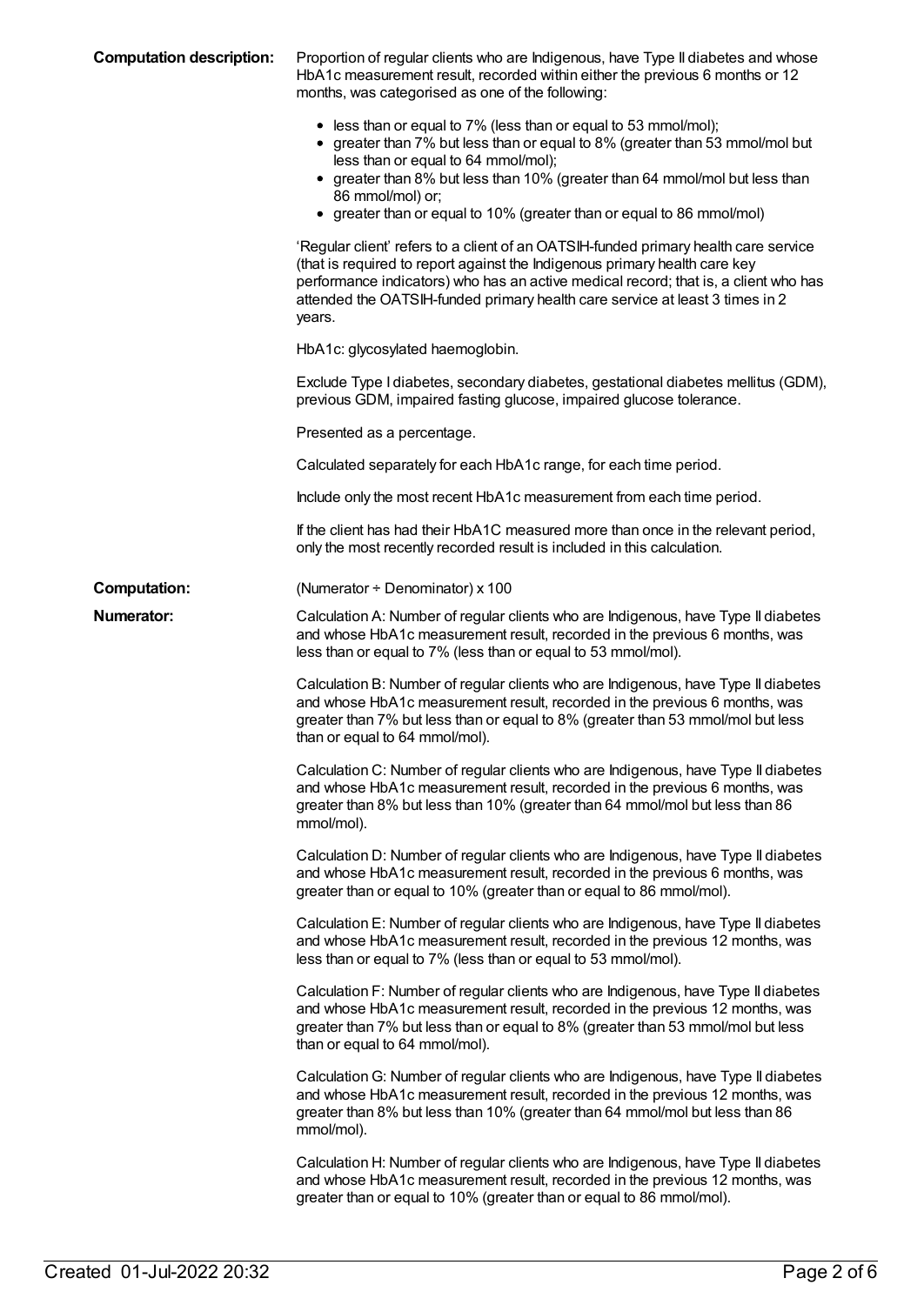[Person—diabetes](https://meteor.aihw.gov.au/content/270194) mellitus status, code NN

**Data Source**

[Indigenous](https://meteor.aihw.gov.au/content/430643) primary health care data collection

**NMDS / DSS**

[Indigenous](https://meteor.aihw.gov.au/content/504325) primary health care DSS 2014-15

**Guide for use**

Type II diabetes only.

#### **Data Element / Data Set**

[Person—Indigenous](https://meteor.aihw.gov.au/content/291036) status, code N

**Data Source**

[Indigenous](https://meteor.aihw.gov.au/content/430643) primary health care data collection

**NMDS / DSS**

[Indigenous](https://meteor.aihw.gov.au/content/504325) primary health care DSS 2014-15

#### **Data Element / Data Set**

[Person—regular](https://meteor.aihw.gov.au/content/436639) client indicator, yes/no code N

**Data Source**

[Indigenous](https://meteor.aihw.gov.au/content/430643) primary health care data collection

**NMDS / DSS**

[Indigenous](https://meteor.aihw.gov.au/content/504325) primary health care DSS 2014-15

### **Data Element / Data Set**

[Person—glycosylated](https://meteor.aihw.gov.au/content/589601) haemoglobin level, code N

**Data Source**

[Indigenous](https://meteor.aihw.gov.au/content/430643) primary health care data collection

**NMDS / DSS**

[Indigenous](https://meteor.aihw.gov.au/content/504325) primary health care DSS 2014-15

#### **Guide for use**

Response to this is conditional on responding 'yes' to having had an HbA1c measurement result recorded in either the previous 6 months or 12 months.

**Denominator:** Calculation A, B, C, D: Total number of regular clients who are Indigenous, have Type II diabetes and have had an HbA1c measurement result recorded within the previous 6 months.

> Calculation E, F, G, H: Total number of regular clients who are Indigenous, have Type II diabetes and have had an HbA1c measurement result recorded within the previous 12 months.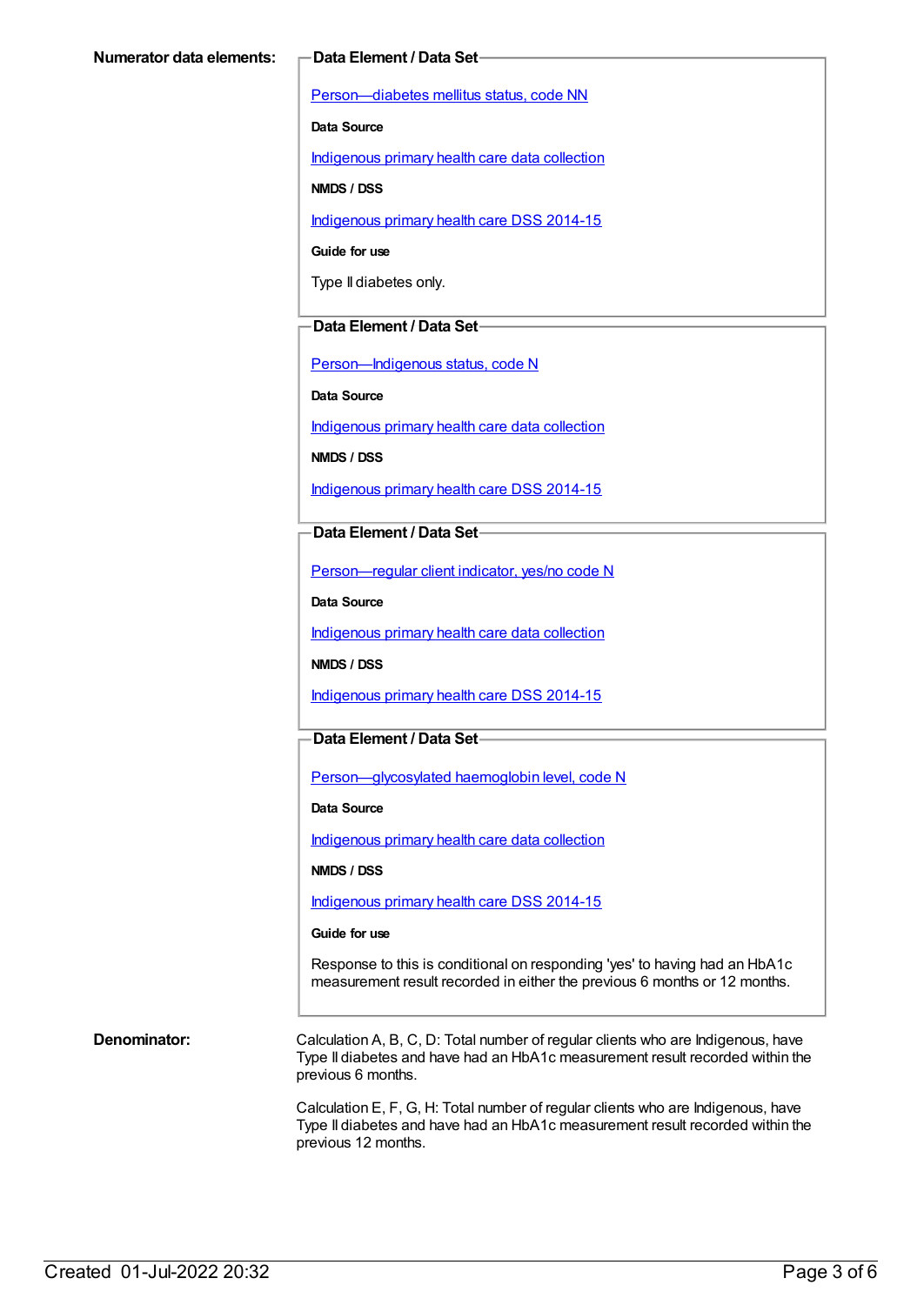#### **Denominator data elements:**

#### **Data Element / Data Set**

[Person—diabetes](https://meteor.aihw.gov.au/content/270194) mellitus status, code NN

**Data Source**

[Indigenous](https://meteor.aihw.gov.au/content/430643) primary health care data collection

**NMDS / DSS**

[Indigenous](https://meteor.aihw.gov.au/content/504325) primary health care DSS 2014-15

**Guide for use**

Type II diabetes only.

### **Data Element / Data Set**

[Person—Indigenous](https://meteor.aihw.gov.au/content/291036) status, code N

**Data Source**

[Indigenous](https://meteor.aihw.gov.au/content/430643) primary health care data collection

**NMDS / DSS**

[Indigenous](https://meteor.aihw.gov.au/content/504325) primary health care DSS 2014-15

### **Data Element / Data Set**

[Person—regular](https://meteor.aihw.gov.au/content/436639) client indicator, yes/no code N

**Data Source**

[Indigenous](https://meteor.aihw.gov.au/content/430643) primary health care data collection

**NMDS / DSS**

[Indigenous](https://meteor.aihw.gov.au/content/504325) primary health care DSS 2014-15

### **Data Element / Data Set**

Person-glycosylated haemoglobin measurement result recorded indicator, yes/no code N

#### **Data Source**

[Indigenous](https://meteor.aihw.gov.au/content/430643) primary health care data collection

#### **NMDS / DSS**

[Indigenous](https://meteor.aihw.gov.au/content/504325) primary health care DSS 2014-15

#### **Disaggregation:** 1. Sex:

- a) Male b) Female
- 2. Age: a) 0-4 years  $b)$  5-14 years c) 15-24 years d) 25-34 years e) 35-44 years f) 45-54 years g) 55-64 years h) 65 years and over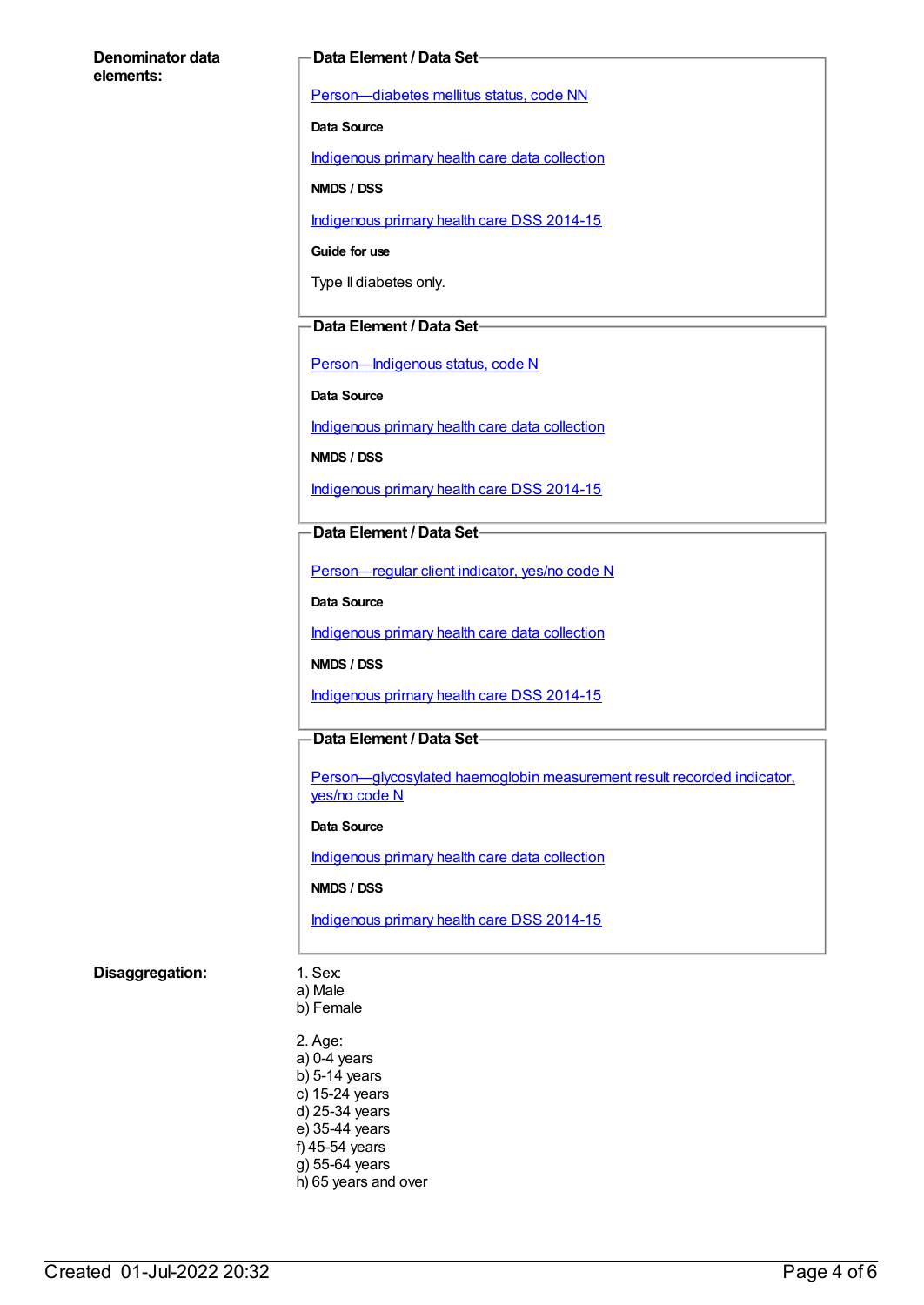| <b>Disaggregation data</b> |  |
|----------------------------|--|
| elements:                  |  |

#### **Data Element / Data Set**

Person-sex, code N

**Data Source**

[Indigenous](https://meteor.aihw.gov.au/content/430643) primary health care data collection

**NMDS / DSS**

[Indigenous](https://meteor.aihw.gov.au/content/504325) primary health care DSS 2014-15

## **Data Element / Data Set**

[Person—age,](https://meteor.aihw.gov.au/content/303794) total years N[NN]

**Data Source**

[Indigenous](https://meteor.aihw.gov.au/content/430643) primary health care data collection

**NMDS / DSS**

[Indigenous](https://meteor.aihw.gov.au/content/504325) primary health care DSS 2014-15

# **Representational attributes**

| <b>Representation class:</b> | Percentage |
|------------------------------|------------|
| Data type:                   | Real       |
| Unit of measure:             | Person     |
|                              |            |

## **Indicator conceptual framework**

| <b>Framework and</b> | Effective/Appropriate/Efficient |
|----------------------|---------------------------------|
| dimensions:          |                                 |

# **Data source attributes**

| Data sources: | Data Source                                    |
|---------------|------------------------------------------------|
|               | Indigenous primary health care data collection |
|               | Frequency                                      |
|               | 6 monthly                                      |
|               | Data custodian                                 |
|               | Australian Institute of Health and Welfare.    |

# **Source and reference attributes**

**Submitting organisation:** Australian Institute of Health and Welfare

Department of Health

# **Relational attributes**